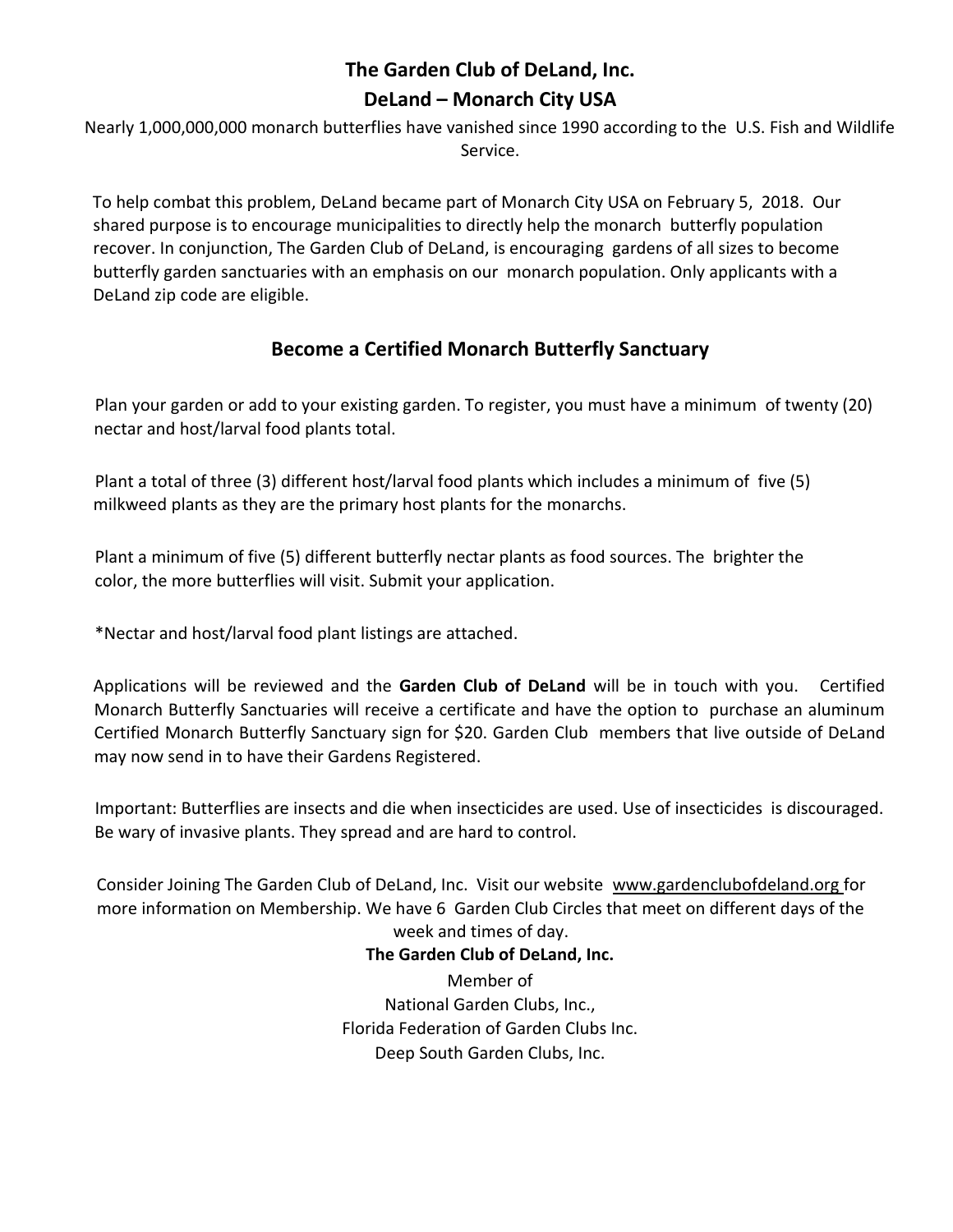# **Certified Monarch Butterfly Sanctuary Application Form**

|                                                           | Only applicants with a DeLand zip code will be eligible. (All GCD Members are eligible.)        |
|-----------------------------------------------------------|-------------------------------------------------------------------------------------------------|
|                                                           |                                                                                                 |
|                                                           |                                                                                                 |
|                                                           |                                                                                                 |
|                                                           |                                                                                                 |
|                                                           |                                                                                                 |
|                                                           | Garden must contain a minimum of 20 plants and include the following: Host/Larval Food Plants   |
| (minimum of 3 different plants)                           |                                                                                                 |
| 1. Milkweed (minimum of 5 plants)                         |                                                                                                 |
| 2.                                                        |                                                                                                 |
| 3.                                                        |                                                                                                 |
| Nectar Plants (minimum of 5 different plants)<br>1.<br>2. |                                                                                                 |
| 3.                                                        |                                                                                                 |
| 4.                                                        |                                                                                                 |
| 5.                                                        |                                                                                                 |
| Mail/email completed application to:                      | <b>Karen Hall</b><br>1001 Alabaster Way, CTG 502<br>Deltona, FL 32725-4324<br>Khall1201@aol.com |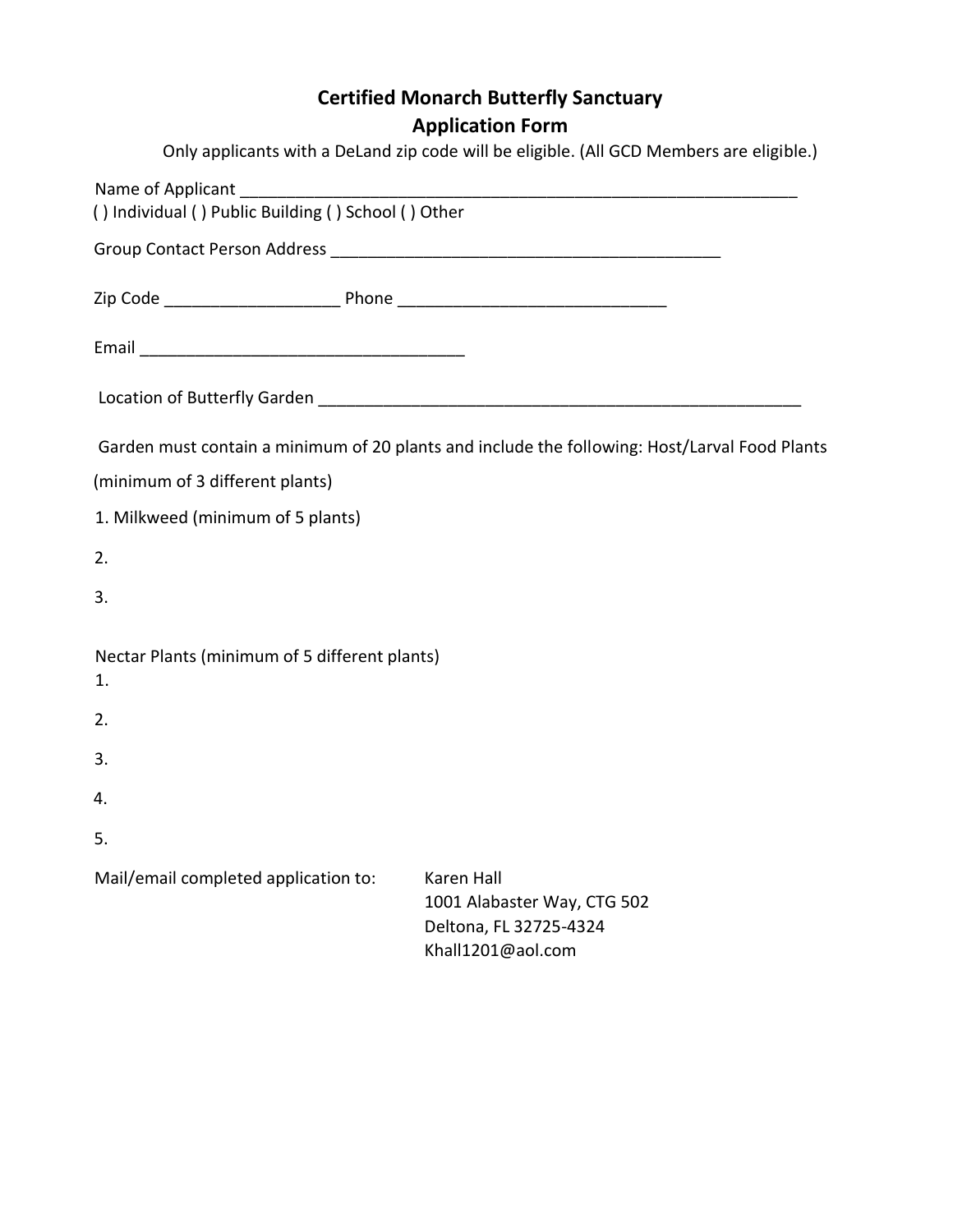## **The Garden Club of DeLand, Inc.**

Member of National Garden Clubs, Inc., Florida Federation of Garden Clubs Inc. Deep South Garden Clubs, Inc.

## **Certified Monarch Butterfly Sanctuary Garden Requirements**

(Minimum of 20 plants including both host and nectar plants)

### **Larval Host Plants**

(Minimum of 5 milkweed and 2 other plants)

| Milkweed: Native milkweeds (such as Asclepias humistrata,<br>incarnata, longifolia, perennis, tuberosa)* are preferred but can<br>be hard to find. Tropical milkweed (Asclepias curassavica) is<br>readily available and easy to grow with year round bloom. | Monarch                   |
|--------------------------------------------------------------------------------------------------------------------------------------------------------------------------------------------------------------------------------------------------------------|---------------------------|
| Parsley (Petroselinum crispum), Fennel (Foeniculum vulgara),<br>Dill (Antheum graveolens)                                                                                                                                                                    | <b>Black Swallowtail</b>  |
| Sweetbay (Magnolia virginiana)*, black cherry (Prunus serotina)*                                                                                                                                                                                             | Eastern Tiger Swallowtail |
| Citrus (Citrus spp.)                                                                                                                                                                                                                                         | <b>Giant Swallowtail</b>  |
| Passion Vine (Passiflora incarnata & Passiflora suberosa)*                                                                                                                                                                                                   | <b>Gulf Fritillary</b>    |
| Cassia (Senna spp) - native* and non-native)                                                                                                                                                                                                                 | Orange-barred Sulphur     |
| Avocado (Persea Americana), red bay (Persea borbinia)*                                                                                                                                                                                                       | Palamedes Swallowtail     |
| Dutchman's Pipe (Aristolochia macrophylla)* & non-native spp                                                                                                                                                                                                 | Polydamas Swallowtail     |
| Milkweeds (Asclepias humistrata, incarnata, perennis)*                                                                                                                                                                                                       | Queen                     |
| Bays (Persea spp)*, sassafras (Sassafras albidum)*                                                                                                                                                                                                           | Spicebush Swallowtail     |
| Passion Vine (Passiflora incarnata & Passiflora suberosa)*                                                                                                                                                                                                   | Zebra Longwing            |

#### **Common Nectar Food Plants**

(Minimum of 5 different nectar plants from any of the four following categories)

| PERENNIALS & ANNUALS                                |                                                  |
|-----------------------------------------------------|--------------------------------------------------|
| <b>Bush Daisy (Euryops pectinatus)</b>              | Lantana (Lantana spp, but NOT camara)            |
| Cats Whiskers (Orthosiphon aristalus) - light shade | Leopard Plant (Farfugium japonica) - light shade |
| Celosia (Celosia plumosa)                           | Lobelia (Lobelia spp)                            |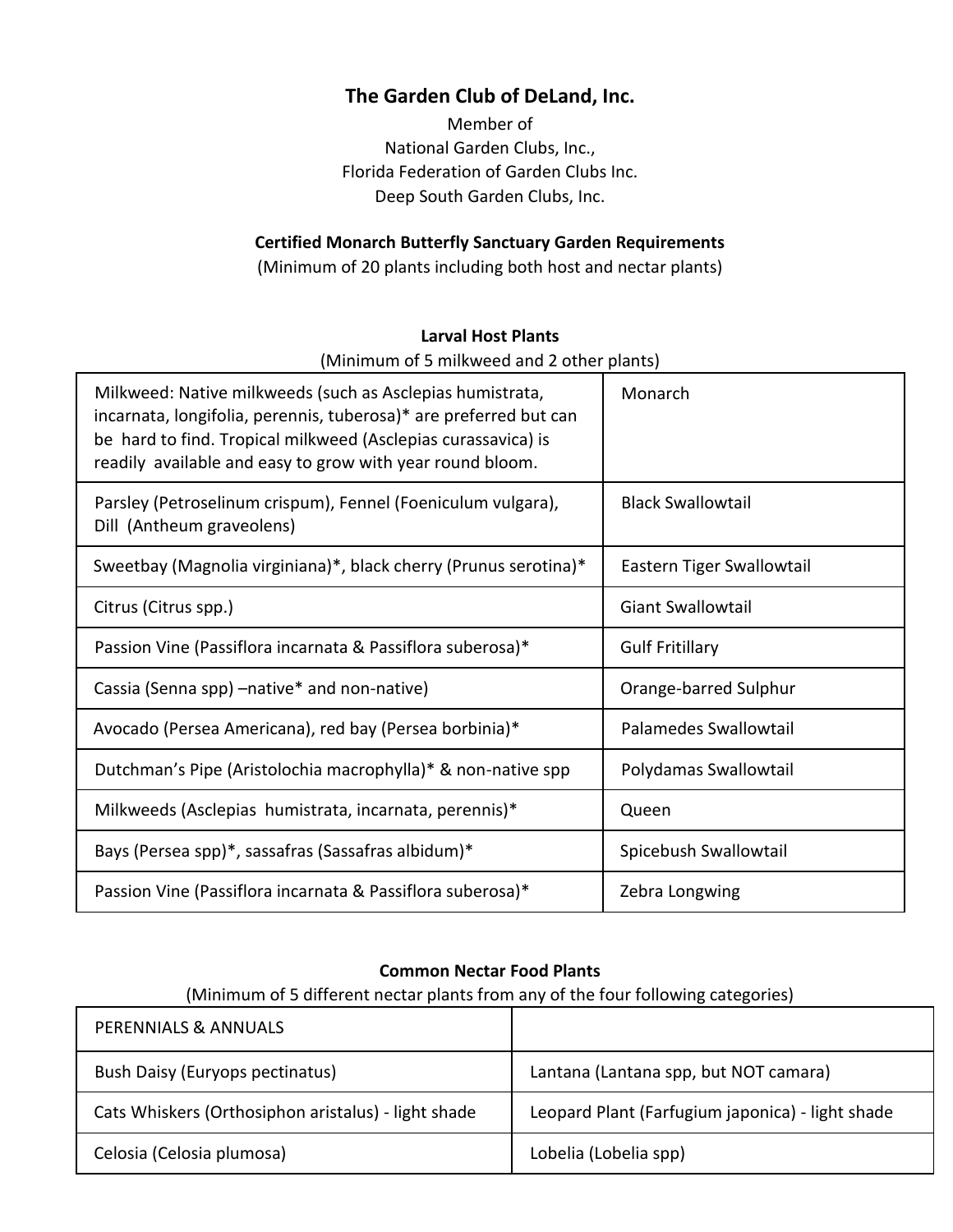| Cigar Plant (Cuphea ignea)                  | Marigold (Tagetes spp)                     |
|---------------------------------------------|--------------------------------------------|
| Coleus (Coleus spp)                         | Mexican Heather (Cuphea hyssopifolia)      |
| Cosmos (Cosmos spp)                         | Mexican Sage (Salvia leucantha)            |
| Daylily (Hemerocallis spp)                  | Mexican Sunflowers (Tithonia diversifolia) |
| Firecracker Plant (Russelia equisetiformis) | Peacock Ginger (Kaempferia spp) - shade    |
| Firespike (Odontonema spp)                  | Penta (Pentas laneolata)                   |
| Guara (Guara lindheimeri)                   | Yarrow (Achillea millefolium)              |
| Impatiens (Impatiens spp)                   | Zinnia (Zinnia spp)                        |

| <b>NATIVE WILDFLOWERS</b>                      |                                                 |
|------------------------------------------------|-------------------------------------------------|
| Aster (Aster spp)*                             | Hempweed (Mikania scandens)*                    |
| Black-Eyed Susan (Rudbeckia hirta)*            | Horsemint (Monarda punctata)*                   |
| Blanket Flower (Gaillardia puchella)*          | Ironweed (Veronia spp)*                         |
| Blazing Star (Liatris spp)*                    | Joe-Pye Weed (Eupatorium fistulosum)*           |
| Blue Porterweed (Stachytarpheta jamaicensis)*  | Mistflower (Eupatorium coelestinum)*            |
| Blue-Eyed Grass (Sisyrinchium atlanticum)*     | Narrow-leaf Sunflower (Helianthus angustifoli)* |
| Button Sage (Lantana involucrata)*             | Redroot (Lachnanthes caroliana}*                |
| Cardinal Flower (Lobelia cardinalis)*          | Rosinweed (Silphium asteriscus)*                |
| Coastal Vervain (Glandularia maritime)*        | Salvia (Salvia spp)*                            |
| Coneflower (Echinacea purpurea)*               | Scorpion Tail (Heliotropium angiospermum)*      |
| Dalea (Dalea spp)*                             | Snakeroot (Eryngium aquaticum)*                 |
| Dune Sunflowers (Helianthus debilis)*          | Snow Squarestem (Melanhera nivea)*              |
| Elephants-foot (Elepjantopus elatus)*          | Stokes Aster (Stokesia laevis)*                 |
| False Foxglove (Agalinus spp)*                 | Sunshine Mimosa (Mimosa strigillosa)*           |
| Florida Paint Brush (Carphephorus corymbosus)* | Tickseed (Coreopsis spp)*                       |
| Frog Fruit (Phyla nodiflora)*                  | Tropical Sage (Salvia coccinea)*                |
| Golden Aster (Chrysopsis spp)*                 | Vanilla Plant (Carphephorus odoratissimus)*     |